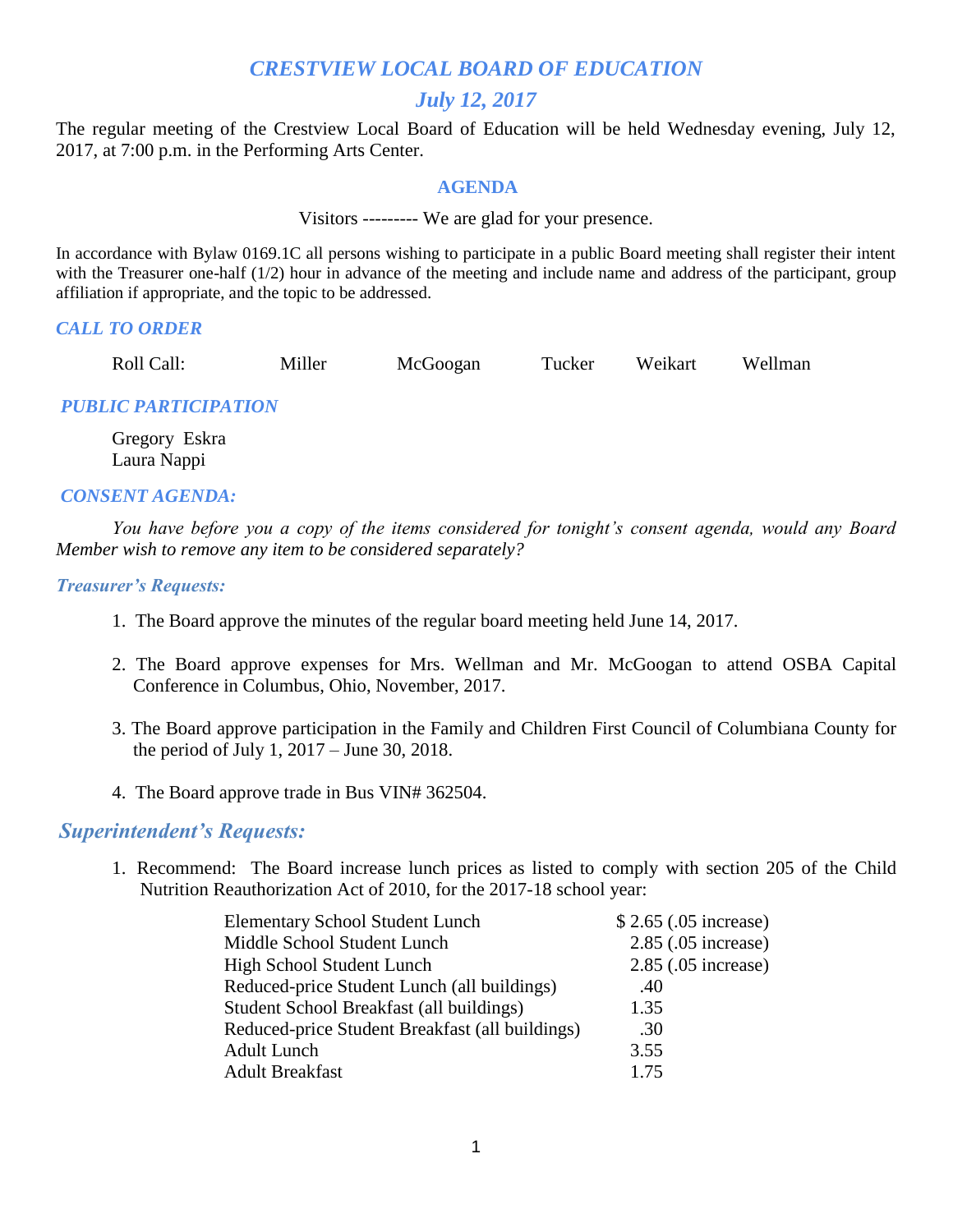2. Recommend: The following ala carte lunch prices be approved for the 2017-18 school year:

| <b>Main Entree</b>       | \$2.35 |
|--------------------------|--------|
| Main Entree with Tray    | 1.75   |
| <b>Breakfast Entree</b>  | 1.00   |
| <b>Teacher Salad</b>     | 2.75   |
| Salad/Wrap               | 2.35   |
| Soup                     | 1.25   |
| Fruit/Vegetable Side     | .75    |
| <b>French Fries</b>      | 1.00   |
| Milk                     | .50    |
| Coffee                   | 1.00   |
| One Cookie               | .40    |
| <b>Two Cookies</b>       | .75    |
| Chips                    | .75    |
| Large Rice Krispy        | 1.10   |
| Roll/Breadstick          | .50    |
| Fruit Rollup             | .75    |
| <b>Small Fruit Snack</b> | .50    |
| <b>Small Water</b>       | .75    |
| Large Water              | 1.00   |
| <b>Flavored Water</b>    | 1.00   |
| Switch                   | 1.50   |
| Gatorade                 | 1.50   |
| Small juice              | .30    |
| Sherbet                  | .50    |
| Trix Yogurt              | .75    |

- 3. The Board approve the 2017-18 dues to The Ohio Coalition for Equity & Adequacy of School Funding.
- 4. The Board approve placement of the following licensed personnel on a higher teacher pay scale effective beginning of the 2017-18 school year; official transcripts on file:

Matthew Evans – Masters

5. The Board employ the following licensed personnel on a one (1) year limited contract basis for the 2017-18 school year according to the salary schedule as recommended by Matthew T. Manley, Superintendent, all required reports on file:

Tiffany Noling - CES Title I Teacher

6. The Board to grant supplemental contracts to the following licensed personnel for the 2017-18 school year as per salary schedule for the assignment designated pursuant to O.R.C. 3313.53; pending receipt of all required reports:

> Sarah Finch - CHS Freshman Volleyball Coach Gregory Woolman - CHS Varsity Assistant Boys Basketball Coach Kory Whitacre - CMS 8th Grade Boys Basketball Coach Alisha Auer - CHS Varsity Assistant Girls Basketball Coach Cynthia Straney - CMS 7th Grade Girls Basketball Coach

7. The Board to grant pupil activity contracts to the following nonteaching personnel for the 2017-18 school year as per salary schedule for the assignment designated pursuant to O.R.C. 3313.53; pending receipt of all required reports:

> James Meissner - CMS 7th Grade Boys Basketball Coach Ethan Blatch - CHS Junior Varsity Girls Basketball Coach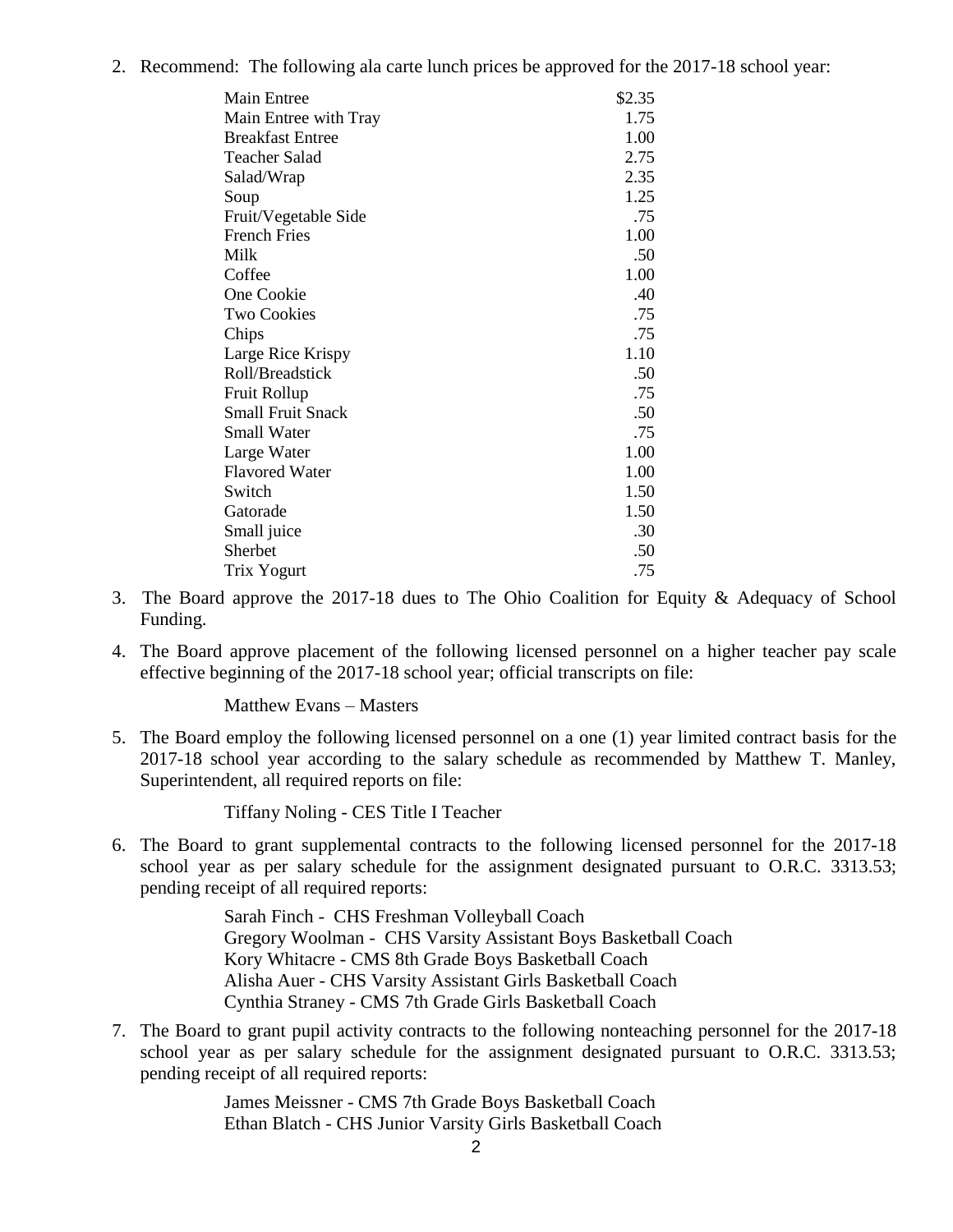8. The Board to grant pupil activity contracts to the following nonteaching personnel for the 2017-18 school year as per salary schedule for the assignment designated pursuant to O.R.C. 3313.53; all required reports on file:

> Drew Gaworski - Color Guard Instructor Joseph Golden - CHS Junior Varsity Boys Basketball Coach Tristan Reynolds - CMS 8th Grade Girls Basketball Coach Richard Stelts - Performing Arts Center Manager

9. The Board approve the following as a non-paid volunteer for the 2017-18 school year; pending receipt of all required reports:

> Zachary Young – CHS Volunteer Marching Band Instructor Zachary Marr - CHS Volunteer Assistant Football Coach Barry Kimpel – CHS Volunteer Assistant Boys Soccer Coach Joshua McGoogan - CHS Volunteer Assistant Boys Soccer Coach

10. The Board approve the following personnel for Athletic Department event position for the 2017-18 school year:

#### *Ticket Seller* - Brenda Stewart

- 11. The Board accepts the resignation of Jamie Perna, CHS Art Club for the school year 2016-17 effective May 25, 2017.
- 12. The Board to approve the student accident insurance for the 2017-18 school year be available for student purchase through Guarantee Trust Life Insurance Company, local agent being Kevin L. McKinstry, CLU. Student enrollment cost:

| School-Time Plan | $(K-6) - $24.00$   | $(7-12) - $39.00$  |
|------------------|--------------------|--------------------|
| 24 Hour Plan     | $(K-6) - $83.00$   | $(7-12)$ - \$96.00 |
| Football Only    | $(9-12) - $136.00$ |                    |

13. The Board authorize Coach Gregory Eskra (CHS Varsity Softball Coach) to proceed with plans to take the HS softball team to tournament in South Carolina, March 29 - April 4, 2018. All costs will be covered through fundraisers.

### **END of CONSENT AGENDA**

Recommend the Board approve the consent agenda as presented:

Moved by \_\_\_\_, second by \_\_\_\_ to approve consent agenda. Vote yes: \_\_\_\_, \_\_\_\_, \_\_\_\_, \_\_\_\_, \_\_\_\_\_. Vote no: \_\_\_\_\_, \_\_\_\_\_, \_\_\_\_, \_\_\_\_\_, Absent: \_\_\_\_\_, \_\_\_\_\_. Motion carried \_\_\_\_\_. Failed \_\_\_\_.

### *Treasurer's Requests/Recommendations not included in Consent Agenda:*

1. The Board approve financial reports and investments as prepared and presented.

Moved by \_\_\_\_\_, second by \_\_\_\_\_. Vote yes: \_\_\_\_\_, \_\_\_\_\_, \_\_\_\_\_, \_\_\_\_\_, \_\_\_\_\_. Vote no: \_\_\_\_\_, \_\_\_\_\_, \_\_\_\_, \_\_\_\_\_, Absent: \_\_\_\_\_, \_\_\_\_\_. Motion carried \_\_\_\_\_. Failed \_\_\_\_\_.

- 2. The Board accept donations from:
	-
	-
	-

a. Envelope 1 Inc. \$250.00 CHS Football for stadium banners b. Dynamic Autobody 250.00 CHS Football for stadium banners c. Baer Auctioneers 100.00 CHS Football for stadium banners